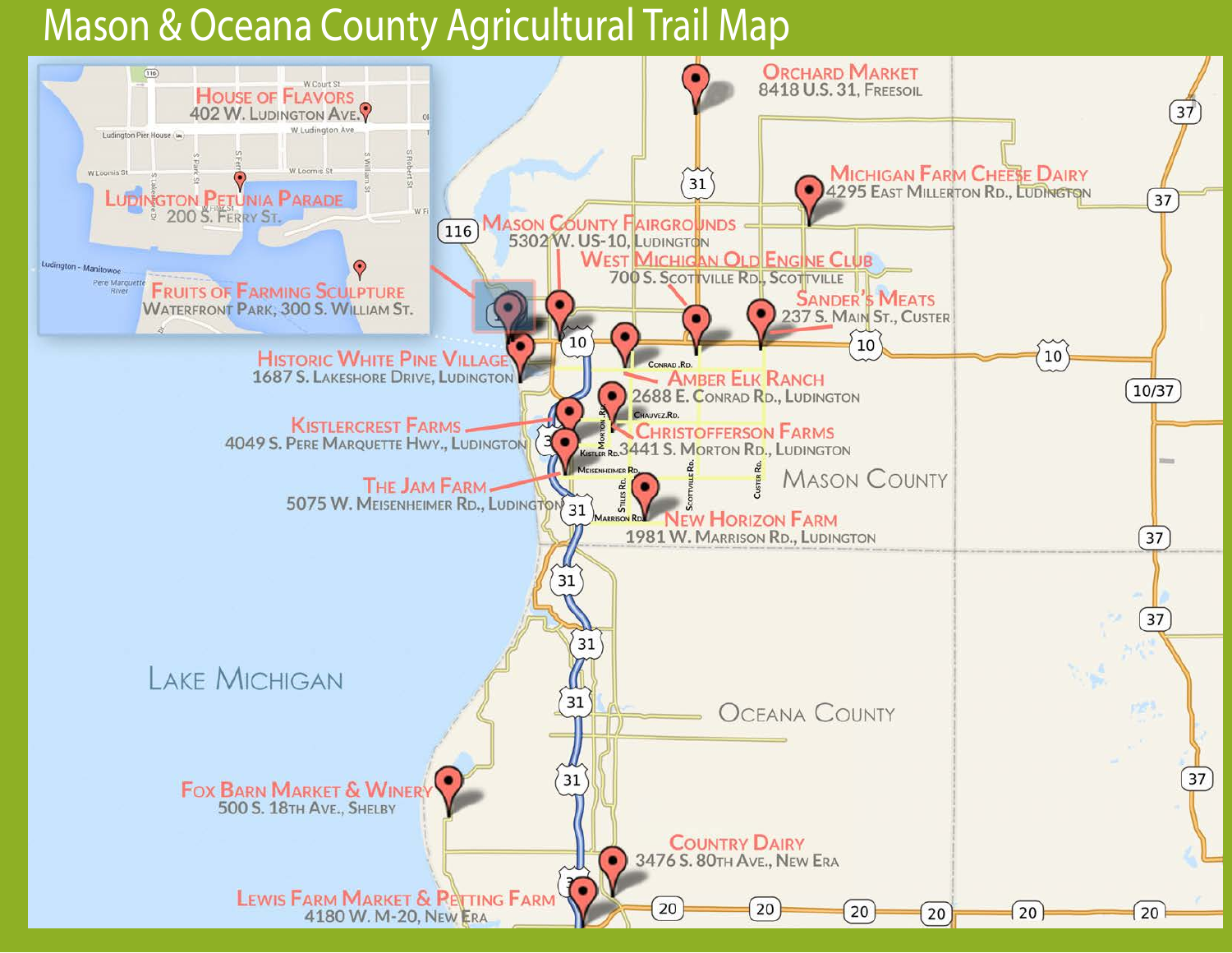# Agricultural Trail Intro & OnCell Calling Instructions

1) Dial the phone number listed on the trail sign OR scan the QR code with your smartphone

2) When prompted, key in the stop number, which is also listed on the trail sign

#### Stop 300 Fruits of Farming Sculpture



This bronze sculpture represents the hardworking families and agricultural history of farming in Mason County.

# Stop301 House of Flavors



Stop by this Ludington icon that produces over 24 million gallons of ice cream per year. Watch how its all made and grab a cone to go!



Each year community volunteers plant more than 30,000 locally grown red, white, and purple petunias along the Ludington Avenue and city streets.

#### Stop 303 Mason County Fairgrounds MasonCountyFairgrounds.com



The fairgrounds are the epi-center of agriculture in Mason County and hosts several community events throughout the year.

#### Stop 304 Orchard Market OrchardMarket.us



This roadside market is a great stop for u-pick produce, fresh bakery items, flowers and so much more. Bring gifts from the farm home with you!

# Stop 306 Sanders Meats



Started in 1925, this meat market is a must stop. They offer high quality, locally raised meats like hams, hot dogs, steaks, burgers, deli meat and more!

#### Stop 307 Western Michigan Old Engine Club



Hosts to many tractor pulls and shows, visitors can also see up-close hundreds of engines, tractors and equipment on display at the grounds.



View majestic bulls, cows and adorable calves amidst a fun, family oriented atmosphere. Take a wagon ride to get up-close and personal with

#### Stop 305 Michigan Farm Cheese Dairy AndrulisCheese.com

Stop 302 Ludington Petunia Parade



Andrulis Farm Cheese Dairy has been producing fresh baltic cheese since 1940. Come experience how farm cheese

# Stop 308 Amber Elk Ranch

### AmberElkRanch.com